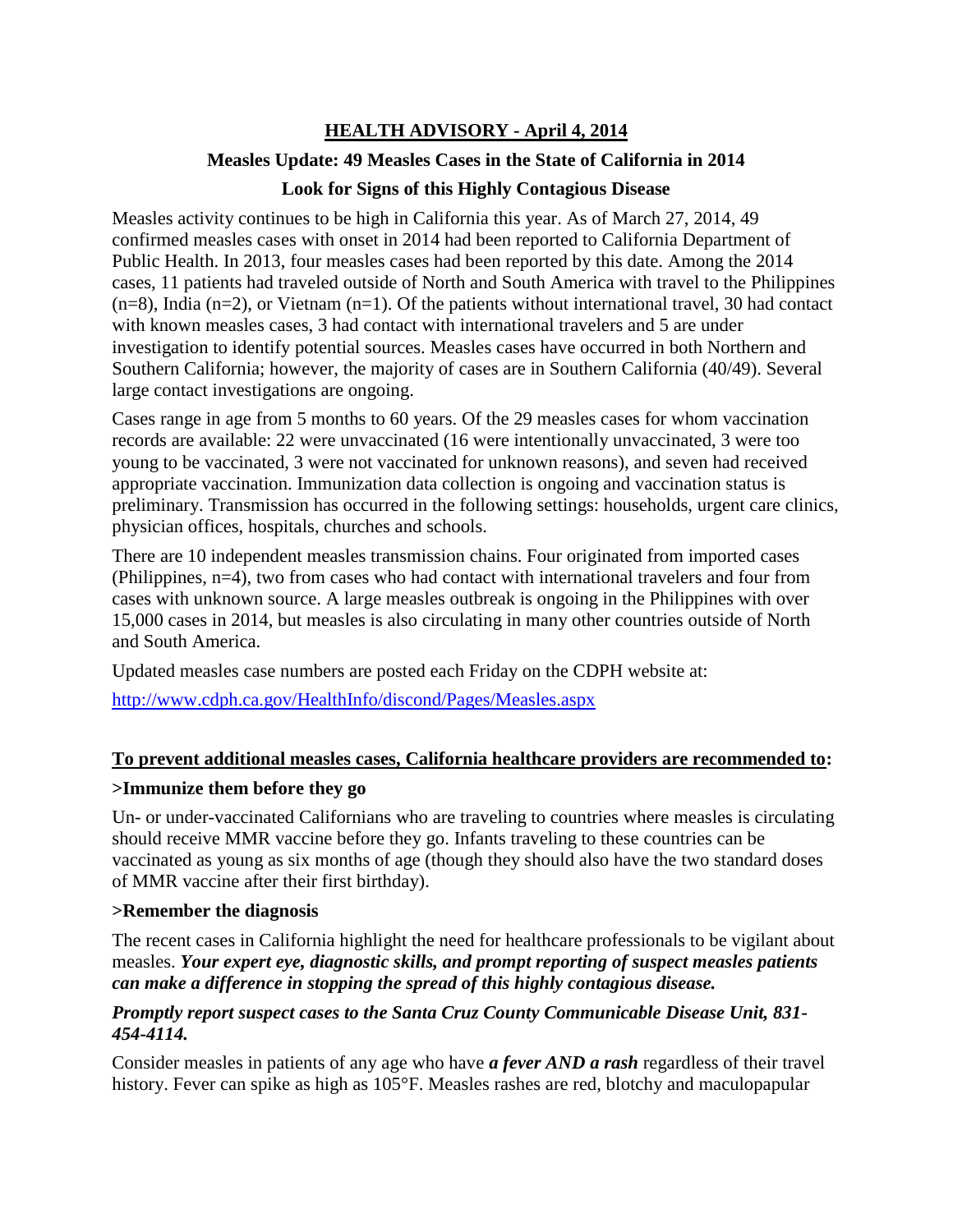and typically start on the hairline and face and then spread downwards to the rest of the body. Go to the following link for a picture: <http://eziz.org/assets/docs/IMM-908.pdf>

Obtain a thorough history on such patients, including:

- Travel outside of North or South America or contact with international travelers (including transit through an international airport and or other international tourist attractions) in the prior three weeks. However, since measles importations have occurred throughout California undetected community transmission cannot be ruled out; and
- Prior immunization for measles.
- Please note that although documentation of receipt of two doses of MMR vaccine or a prior positive measles IgG test result makes the diagnosis of measles less likely, measles can still occur in such persons.
- If you suspect your patient may have measles, isolate the patient immediately (see below) and alert your local health department as soon as possible. The risk of measles transmission to others and large contact investigations can be reduced if control measures are implemented immediately.
- Post-exposure prophylaxis can be administered to contacts within 72 hours of exposure (MMR vaccine) or up to 6 days after exposure (Immune globulin - intramuscular). Please consult with your local health jurisdiction regarding appropriate administration.
	- o Collect specimens for measles testing:
- Draw 7-10 ml blood in a red-top or serum separator tube; spin down serum if possible. NOTE: capillary blood (approximately 3 capillary tubes to yield 100 µl of serum) may be collected in situations where venipuncture is not preferred, such as for children <1 year of age.
- Obtain a throat or nasopharyngeal swab; use a viral culturette and place into viral transport media.
- Collect 50-100 ml of urine in a sterile centrifuge tube or urine specimen container.
- In addition to any commercial laboratroy testing that you may do, we ask that you also submit the above specimens to our Public Health laboratory. Please call 831-454-4114 to arrange for this testing.

#### **If measles is suspected** (complete infection control guidance at: [http://tinyurl.com/lfpk3yn\)](http://tinyurl.com/lfpk3yn)

1. Mask suspect measles patients immediately. If a surgical mask cannot be tolerated, other practical means of source containment should be implemented (e.g., place a blanket loosely over the heads of infants and young children suspected to have measles when they are in the waiting room or other common areas).

2. Do not allow suspect measles patients to remain in the waiting area or other common areas; isolate them immediately in an airborne infection isolation room if one is available. If such a room is not available, place patient in a private room with the door closed. For additional infection control information, please see the CDC "Guideline for Isolation Precautions" at: <http://www.cdc.gov/hicpac/2007IP/2007isolationPrecautions.html>

3. If possible, allow only healthcare personnel with documentation of 2 doses of live measles vaccine or laboratory evidence of immunity (measles IgG positive) to enter the patient's room.

4. Regardless of immune status, all healthcare personnel entering the patient room should use respiratory protection at least as effective as an N95 respirator per CalOSHA requirements.